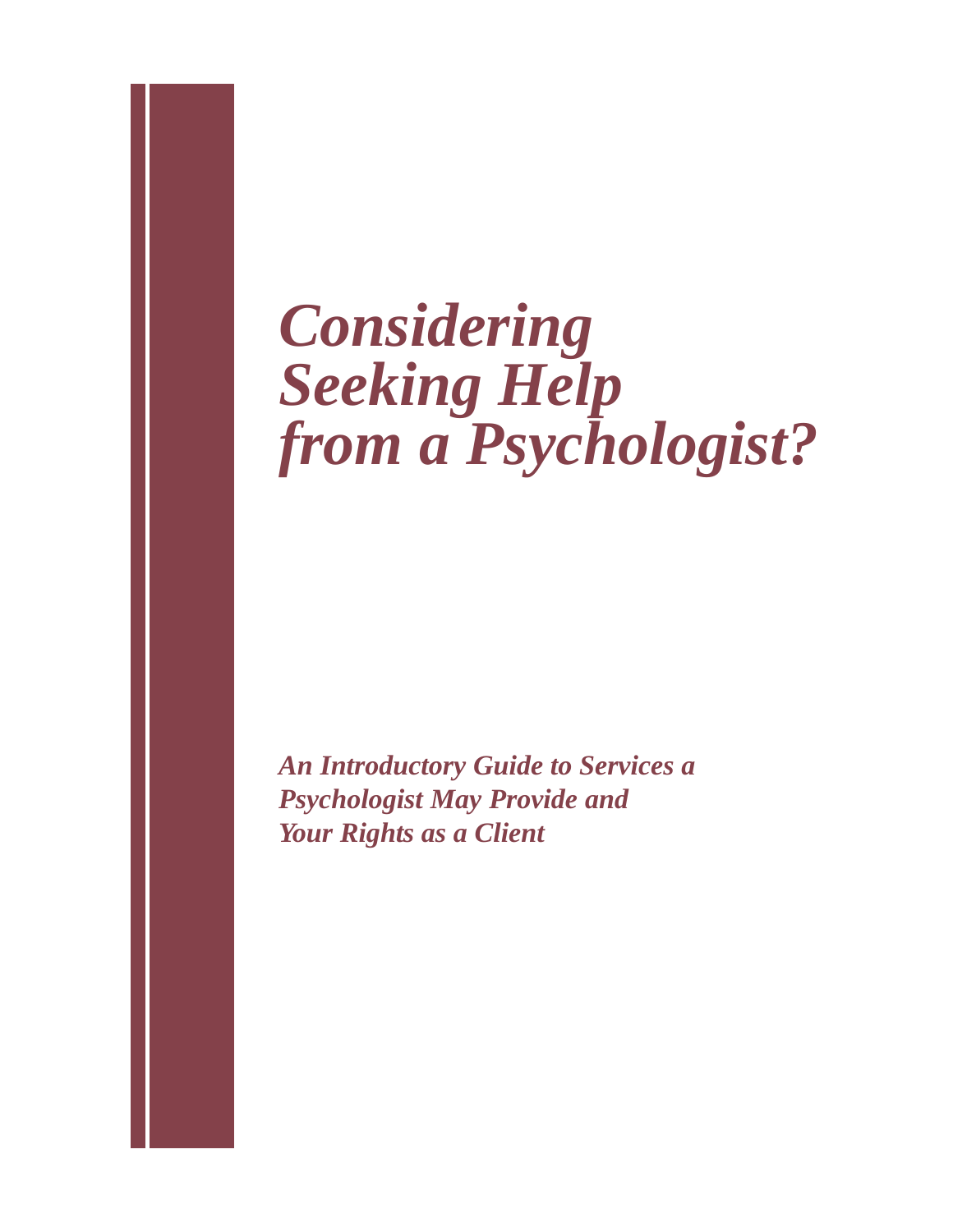*The Washington State Examining Board of Psychology is comprised of seven psychologists and two public members from communities throughout the state. We invite you to take a few minutes to understand the qualifications of a psychologist and your rights as a client.*

### **What Is A Psychologist?**

A psychologist holds a doctoral degree from an accredited university. A licensed psychologist:

- \* Has completed 3,000 hours of supervised patient contact
- \* Has passed examinations given by the Washington State Examining Board of Psychology

Please note that a registered or licensed counselor is not required to have the doctoral education, training, or experience that a licensed psychologist is required to complete. In addition, licensed psychologists are also required to continue learning new concepts, approaches and skills, which the Board monitors.

Psychologists may be specialists in clinical, consultative or research areas. Their doctoral programs are built on a foundation of scientific psychology with courses in social and biological bases of behavior. In addition, they have completed intensive study and research within a specialty.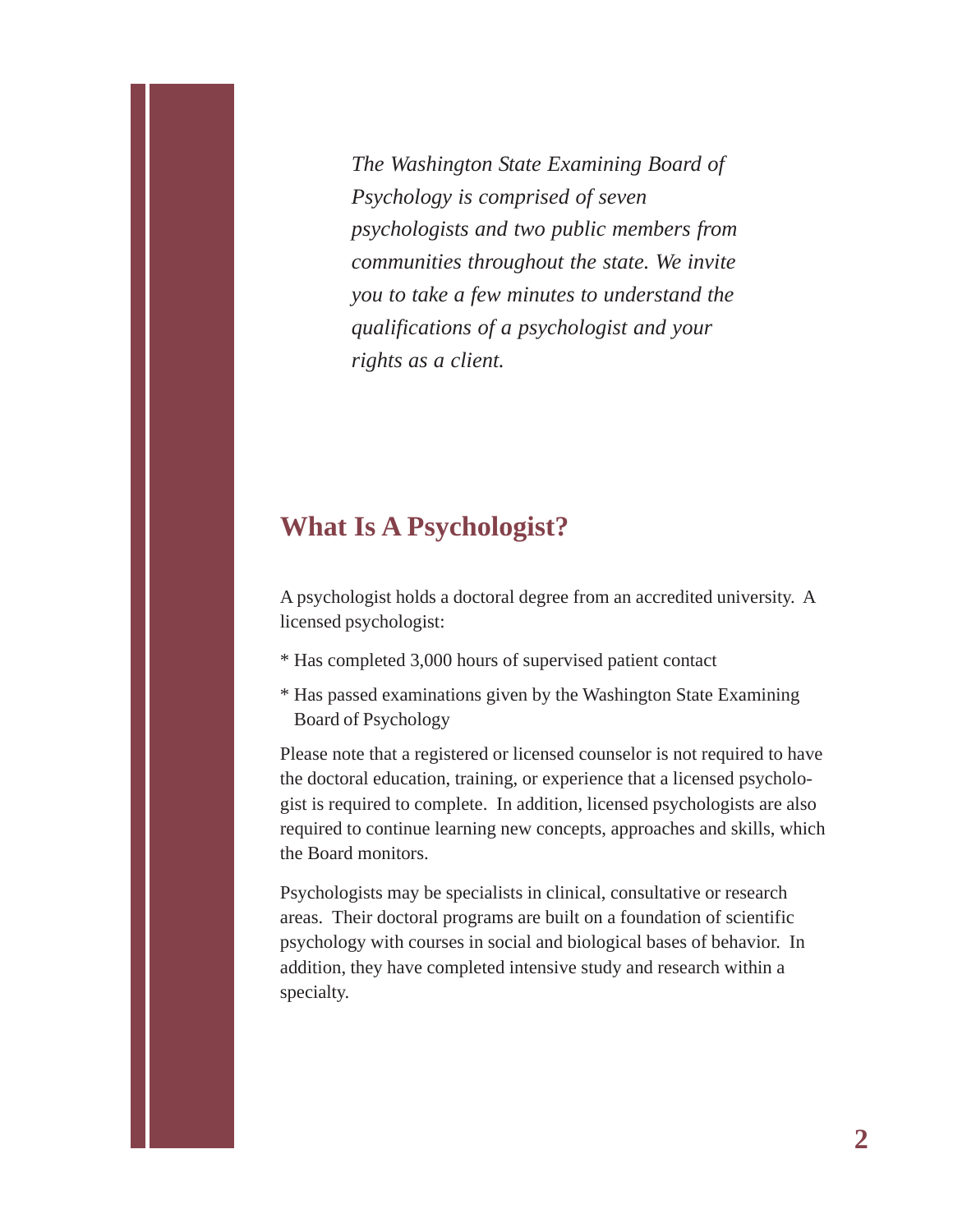#### Issues addressed by psychologists

| Abuse: sexual, physical, emotional        |
|-------------------------------------------|
| Addiction: alcohol, drugs, gambling       |
| AIDS and HIV                              |
| Anxiety                                   |
| Attention deficit disorder                |
| Autism                                    |
| Behavior problems                         |
| Chronic pain                              |
| Cognitive Issues: giftedness, limitations |
| Death and dying                           |
| Depression                                |
| Eating disorders                          |

Head injury Learning disabilities/problems Lifestyle issues Medical: cancer, stroke Palliative care Physical disabilities Psychiatric disorders Separation, Divorce **Sexuality** Sexual dysfunction Sports and Performance

#### Services provided by psychologists

| Adoption assessment                    |
|----------------------------------------|
| Alcohol/addiction counseling           |
| Assessment and diagnosis               |
| Bereavement counseling                 |
| Brief therapy                          |
| Child in need of protective assessment |
| Cognitive retraining                   |
| Consultation                           |
| Couple therapy                         |
| Crisis intervention                    |
| Custody and access assessment          |
| Desensitization training               |
| Disability assessments                 |
| Educational counseling                 |
| Educational evaluation                 |
| Family therapy                         |

Group therapy Hypnosis Individual therapy Mediation Organizational consultation Program evaluation Pain control Play therapy Research Separation/divorce counseling Sexual counseling Smoking cessation counseling Social skills training Stress management Treatment for abusive partners

#### Court reports and testifying may involve psychologists

| Ability to parent                 |
|-----------------------------------|
| Child custody and access          |
| Client functioning                |
| Diagnosis for psychiatric problem |
| Coping styles                     |
| Incapacity                        |
| Intellectual ability              |
| Likelihood to re-offend           |

Motor vehicle accidents Parenting ability Psychological status Psychosis Release on parole Sentencing Sexual abuse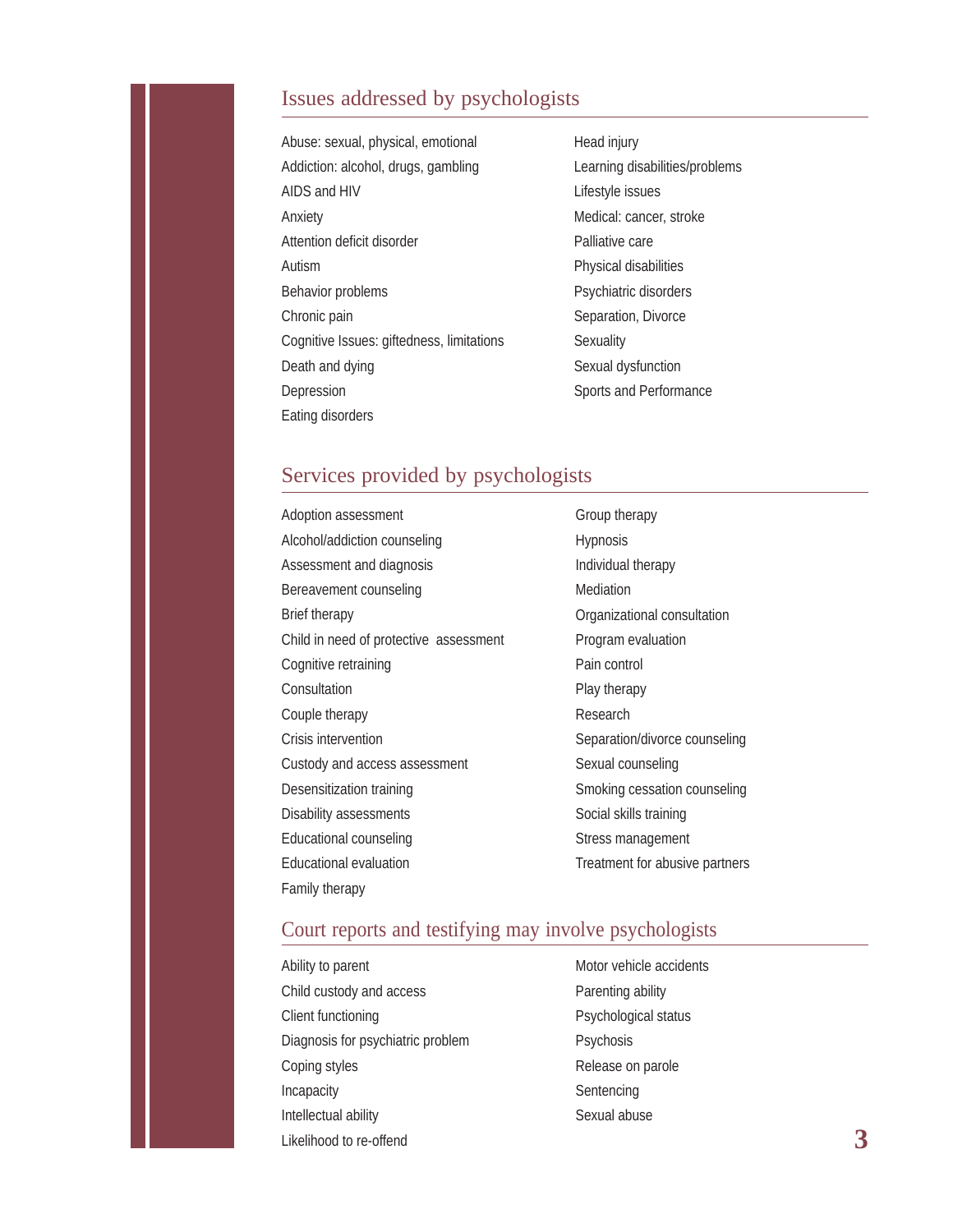## **What is the Washington State Examining Board of Psychology?**

Washington State law provides for a board that consists of seven psychologists and two public members appointed by the Governor for five-year terms.

The overall task of the Board is to protect consumers of psychological services. The specific function of the Examining Board of Psychology includes adopting rules that clarify and facilitate adherence to the law. The Board examines qualifications of applicants for licensure and determines whether persons may be licensed as psychologists. The Board investigates and rules on consumer complaints and takes disciplinary action against psychologists as necessary.

#### What Are Your Rights as a Client?

The laws and rules (Chapters 18.83 and 18.130 and chapter 246-924 WAC) that regulate psychologists are intended to protect the public by helping to ensure the competency of psychologists. These laws include client protections and rights. You have the right to:

**Disclosure:** Prior to the beginning of a treatment program with a psychologist in private practice, expect to receive a written disclosure statement with general information on the psychologist's background, experience, theoretical orientation and approach to services. Fees and payment arrangements must be clearly stated. The statement must inform you that you may at any time refuse treatment or request a change in approach.

**Treatment Plan:** Expect your psychologist to assess your needs and develop a treatment plan based on psychological theory and research. You have a right to be informed about your treatment plan, to have input into it, and to request changes in it.

**Confidentiality:** Your visits to a psychologist are generally privileged and cannot be disclosed to any other person, unless you give consent.

Among notable exceptions are:

- \* If you are a danger to yourself or others.
- \* If the information involves the abuse of a child, developmentally disabled person or dependent adult.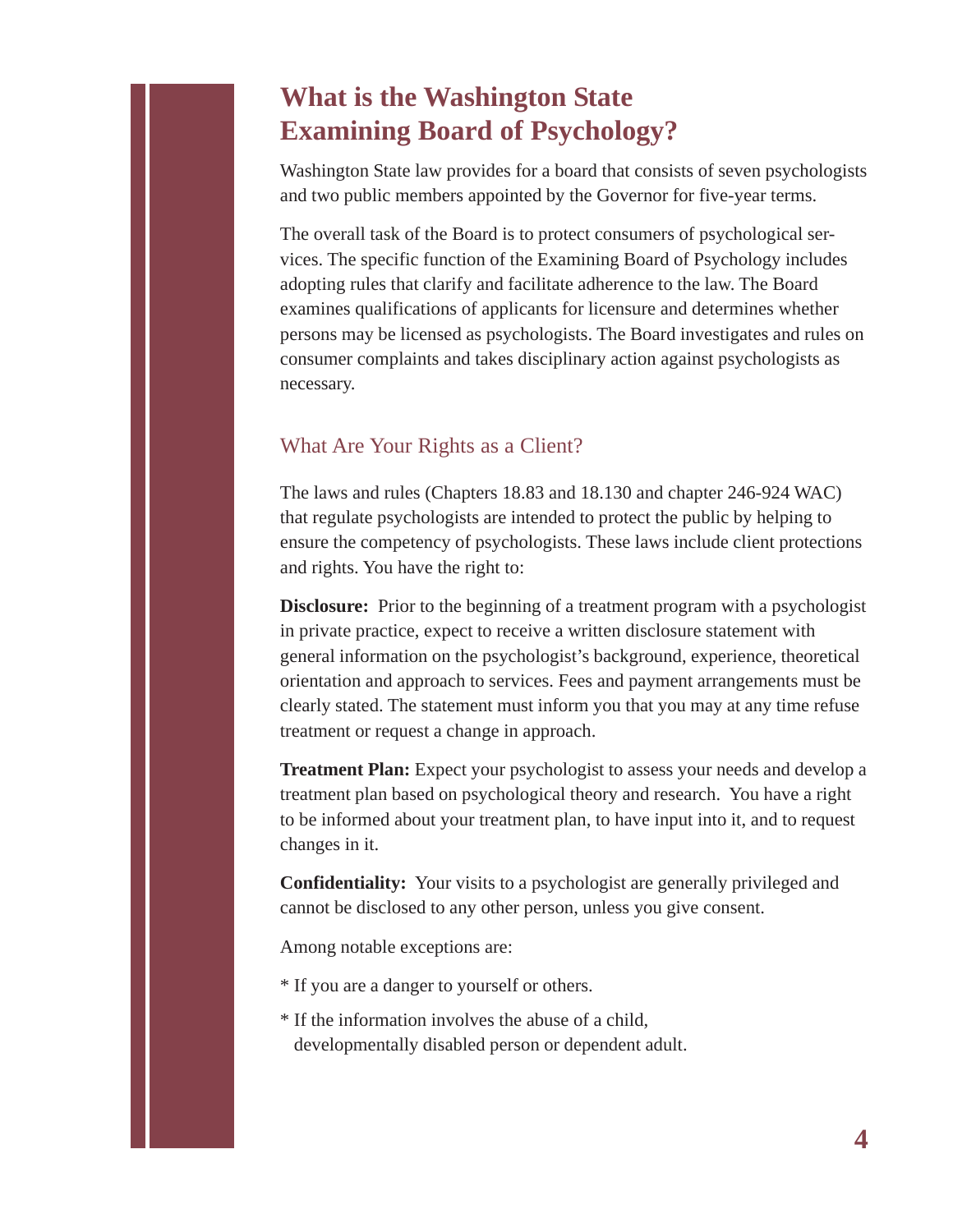\* If your psychologist is required by a court to disclose information.

There are additional circumstances where information may be released without your authorization as stated in the Uniform Health Care Information Act (Chapter 70.02 RCW).

The details of confidentiality must be presented in the disclosure statement. Ask your psychologist to discuss this with you if you have questions.

**Complaint Process:** The psychologist's disclosure statement must be clear regarding how any concerns you may have about services can be resolved and how to reach the Examining Board of Psychology if major concerns cannot be resolved. Laws (Chapter 18.130 RCW) provide for the investigation and resolution of complaints against psychologists.

## **What Is Unprofessional Conduct?**

The laws and rules pertaining to the practice of psychology in Washington establish what is unprofessional conduct by psychologists. For example, it is unprofessional conduct for your psychologist to:

- \* Be involved with you on a personal level (for example: borrow money from you, attend social events with you, exchange birthday gifts with you)
- \* Have sexual contact with you
- \* Inappropriately reveal your confidences
- \* Charge fees for services not provided, misrepresent services or charge excessive fees
- \* Practice psychology while impaired by alcohol or drugs

You may request a copy of relevant laws that specify unprofessional conduct and code of ethics from the Board by calling (360) 236-4700.

#### Be an Informed and Careful Consumer:

If you decide to seek psychological services, be sure the person is licensed. Carefully read the disclosure statement and have your questions answered.

Be informed about the services you will be provided and understand that you may request changes or refuse services. A responsible licensed psychologist will be glad to answer your questions about their training, experience, office practice, assessment and treatment procedures, and will help you find another professional.